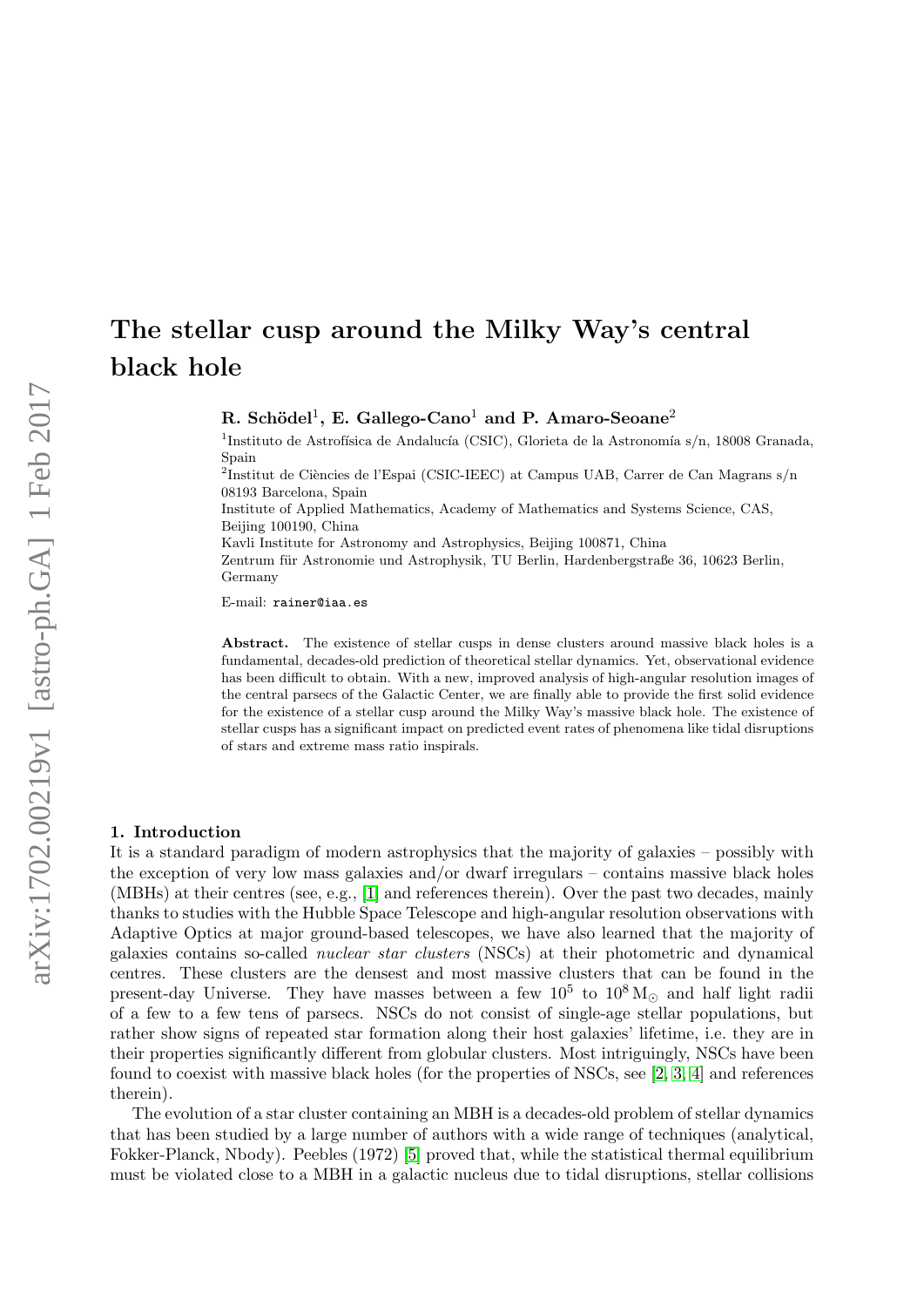and gravitational captures, there exists a steady state with net inward flux of stars. This is a quasi-steady state solution, where the stellar density takes a power-law form  $\rho \propto r^{-\gamma}$ . This finding was corroborated for a single-mass population by Bahcall and Wolf [\[6\]](#page-6-5) and subsequently for multi-mass stellar populations with realistic number fractions (e.g., [\[7,](#page-6-6) [8,](#page-6-7) [9,](#page-6-8) [10,](#page-6-9) [11,](#page-6-10) [12,](#page-6-11) [13,](#page-6-12) [14\]](#page-6-13) and references therein). This so-called stellar density cusp will be fully developed after a so-called relaxation time, the time necessary for the randomisation of the cluster phase space via close encounters between stars (so-called two-body relaxation), which is typically below a Hubble time for a NSC in a Milky Way-like galaxy For a cluster composed only of stars of a single mass the predicted value is  $\gamma = 1.75$ . For realistic, multi-mass clusters, the lower mass stars have  $\gamma = 1.5$ , while the heavier stars (and in particular stellar mass black holes) will follow a steeper distribution ( $\gamma_{BH} \approx 2$ ; see [\[13,](#page-6-12) [14\]](#page-6-13)). The cusp will be well developed inside the radius of influence of the MBH, which is roughly the radius of a sphere that contains once to twice the black hole mass in form of stars (or stellar remnants) [\[11\]](#page-6-10).

Although stellar cusps around MBHs are a robust theoretical prediction, they have been rather elusive observationally. That is mainly because of the great distances of MBHs: Their radii of influence are often resolved only by a few pixels in imaging or spectroscopy, which means that a handful of rare bright stars can bias the measured cluster structure significantly, as can be seen very well in the case of our own Milky Way (see discussion in [\[15\]](#page-6-14)). When comparing theoretical predictions with observations in nature, it is also important to be aware that theoretical models are often highly simplified, e.g. they typically are setup with clusters of a single age stellar population, and do not suffer from observational effects such as strong and spatially variable interstellar extinction.



**Figure 1.** A progressive zoom into the Galactic Center. Left: Spitzer  $4.5 \mu m$  image [\[16\]](#page-6-15) of the central 100 pc  $\times$  100 pc of the Galaxy. Coordinates are given as offsets from the MBH Sgr A<sup>\*</sup>. The NSC is the bright, compact structure in the centre of the image. Middle: NACO/VLT 2.2  $\mu$ m image of the central 3 pc  $\times$  3 pc around Sgr A<sup>\*</sup>. Right: NACO/VLT 2.2  $\mu$ m image of the central  $1.6$ "  $\times$   $1.6$ " (0.06 pc  $\times$  0.06 pc) around Sgr A<sup>\*</sup>. Stellar orbits determined by [\[17\]](#page-6-16) are over-plotted onto the image. Sgr  $A^*$  is visible as a near-infrared source at the image centre.

The best case for testing the stellar cusp hypothesis is the centre of the Milky Way. In the Galactic Centre (GC), an MBH of about  $4 \times 10^6$  M<sub> $\odot$ </sub>, called Sagittarius A\* (Sgr A\*), is surrounded by an NSC of about  $2.5 \times 10^7$  M<sub>☉</sub>, at a distance of ∼8 kpc ([\[18,](#page-6-17) [19,](#page-6-18) [17,](#page-6-16) [20\]](#page-6-19) and references therein). With high angular resolution observations we can therefore probe the cluster structure and dynamics on scales of milli-parsecs, which means that the GC is a prime laboratory for studying the interaction of a stellar cluster with an MBH [\[21\]](#page-6-20). Figure [1](#page-0-0) provides an overview of the GC and a progressive zoom toward the MBH Sagittarius  $A^*$  (Sgr  $A^*$ ).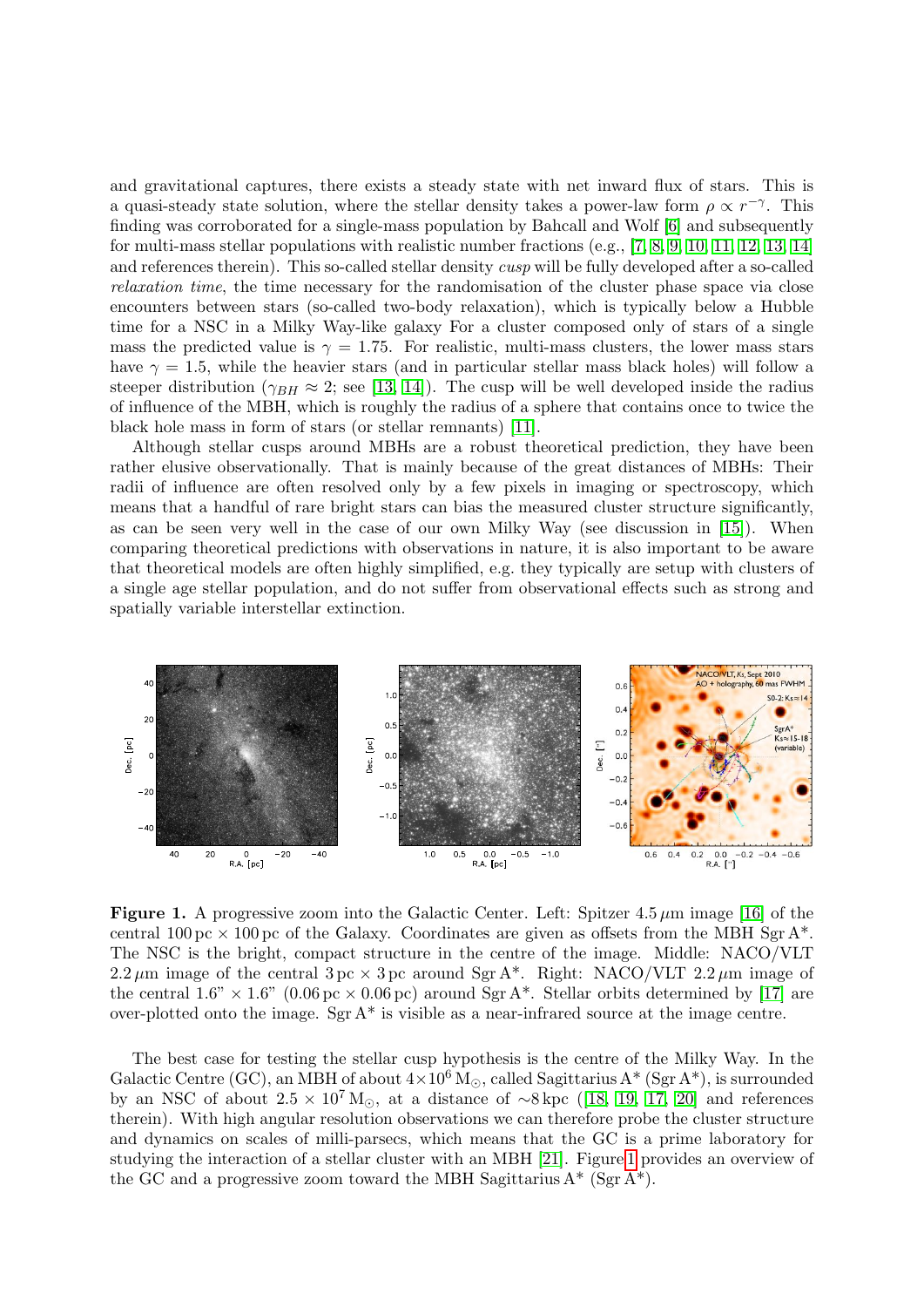It is important to keep in mind the limitations on observational studies of the GC: (1) Due to the extremely high interstellar extinction, stars can only be detected with reasonable sensitivity in the near-infrared. In this region, however, intrinsic stellar colours are small and in combination with the strong differential reddening caused by the small-scale variability of extinction it is therefore very hard to classify the stars. For example, it is not trivial to distinguish between an old, cold giant star and a young, hot massive star by means of imaging and stellar colours. (2) Due to the extreme density of the NSC, one needs to work with high angular resolution, typically at the diffraction limit of ground-based 8-10m-class telescopes, which can only be achieved with special techniques (Adaptive Optics and speckle imaging). Even then, most faint stars (main sequence stars of less than two solar masses) cannot be detected because of the source crowding. Hence, we can only observe the tip of the iceberg, on the order a few to  $10\%$  of all the stars suspected to exist at the GC.

Because of the observational limitations, evidence on the existence of a stellar cusp at the GC was elusive. Although the detection of a cusp was claimed by first high angular resolution observations [\[15,](#page-6-14) [22\]](#page-7-0), the actual situation turned out to be more complex. Only stars older than the cluster relaxation time can serve as suitable tracers of a cusp, but there are many massive young stars present in the central parsec around Sgr A\*. These are too young to be dynamically relaxed. Once the pollution from young stars was taken into account, it appeared that the stellar surface number density within a few 0.1 pc of the MBH at the GC was close to flat, or even decreasing [\[23,](#page-7-1) [24,](#page-7-2) [25\]](#page-7-3). The lack of late-type giants close to the MBH had been reported before (see, e.g., discussion fo this topic in the review by [\[18\]](#page-6-17)), but these more detailed studies were now considered to be incompatible with the existence of a stellar cusp. This is the origin of the missing cusp problem.

The existence or not of a stellar cusp around the MBH at the GC has implications for other galaxies as well, assuming that the Milky Way's centre is representative for the nuclei of normal galaxies. Observational confirmation or rejection of a stellar cusp would not only have fundamental importance for our understanding of stellar dynamics. It is also of particular importance for gravitational wave astronomy. So called Extreme Mass Ratio Inspirals (EMRIs) are considered the most exquisite probes of General Relativity and of the related astrophysics of stellar remnant plus MBH systems [\[26\]](#page-7-4). The possibility of observing EMRIs with future gravitational wave observatories in space, such as LISA (Laser Interferometer Space Antenna ) [\[27,](#page-7-5) [28\]](#page-7-6) or Taiji [\[29\]](#page-7-7) is directly linked to the question whether stellar cusps exist around MBHs or not [\[30,](#page-7-8) [14\]](#page-6-13).

Motivated by the fundamental importance of this topic, we have recently undertaken new observational and theoretical studies. Observationally, we pushed the detection limit to fainter stars. The observations were then compared to new, more realistic Nbody simulations. We have found that a stellar cusp does indeed exist at the GC and that its properties agree with our expectations. The details of our work can be consulted in these three papers: 1. GallegoCano et al. (submitted to A&A, [arXiv:1701.03816\)](http://arxiv.org/abs/1701.03816); 2. Schödel et al. (submitted to A&A, [arXiv:1701.03817\)](http://arxiv.org/abs/1701.03817); 3. Baumgardt et al. (submitted to A&A, [arXiv:1701.03818\)](http://arxiv.org/abs/1701.03818). We will briefly describe our findings in the following sections.

### <span id="page-2-0"></span>2. Surface density of stars around the MBH Sgr A\*

Before interpreting the stellar surface and light densities, it is important to have an approximate understanding of the stellar population we expect to observe at the GC. While we are still far from having a detailed understanding of the stellar population and its formation history in the inner few parsecs of the Milky Way, the following assumptions appear to be robust, according to our current best knowledge: The NSC has undergone repeated star formation episodes throughout its lifetime, with the most recent events occurring a few  $10^6$  and a few 10 Myr ago. The majority of the stars are old, with an estimated 80% having formed more than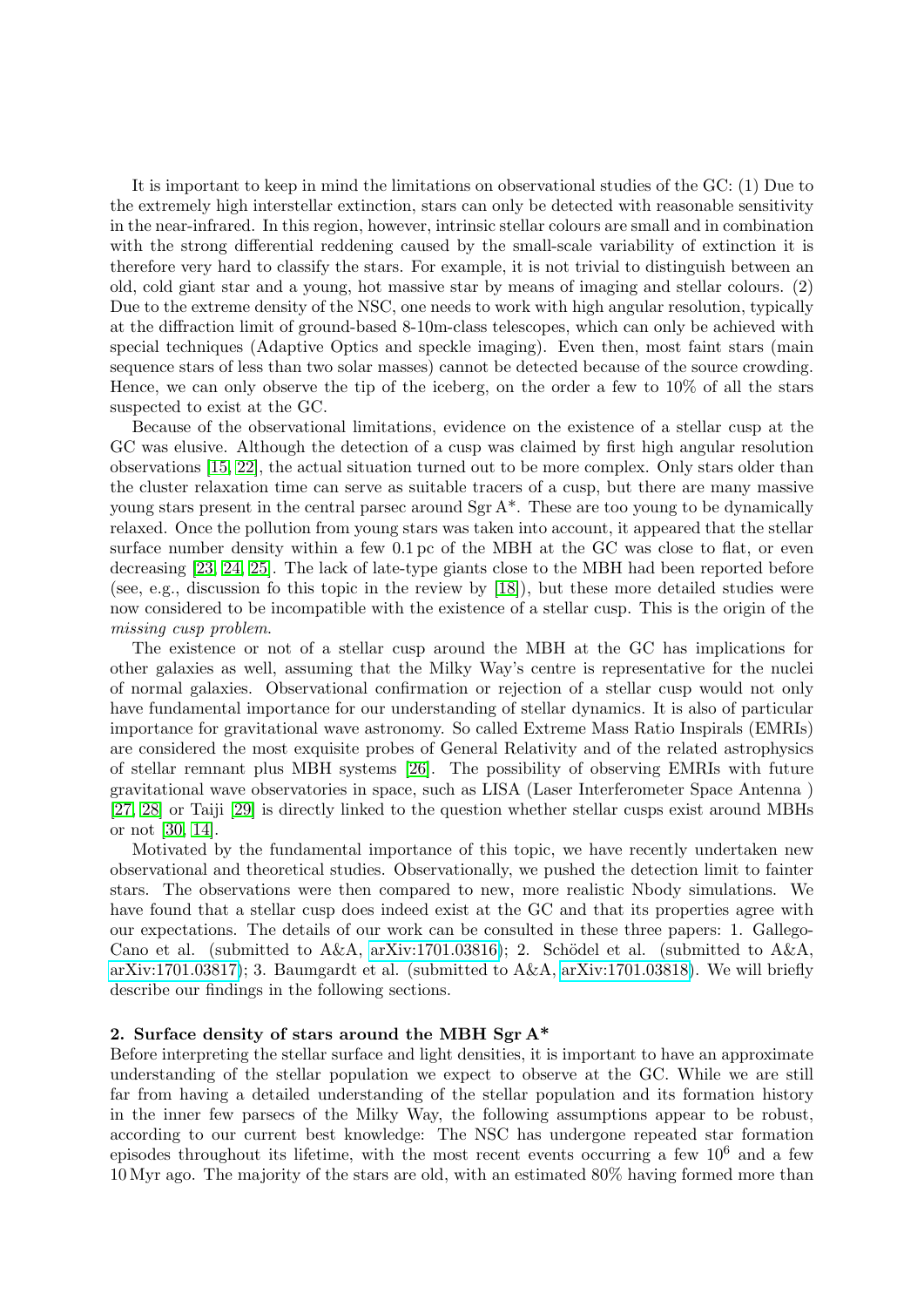

Figure 2. Properties of the observable stellar population at the GC. Left: Simple population synthesis model of the GC stellar population, assuming continuous star formation, modified from Fig. 16 in [\[15\]](#page-6-14) (Reproduced with permission from Astronomy & Astrophysics,  $(ESO)$ ). The distance modulus and extinction were added to the stellar magnitudes, which means that the magnitude values on the x-axis correspond to observed values. The upper panel shows the mean mass of all stars and of old stars (lifetime  $> 1 \,\mathrm{Gyr}$ ) only. The middle panel shows a luminosity function. The lower panel displays the fraction of old stars in each magnitude interval. The completeness limit due to source crowding of previous studies was limited to  $K_s \leq 17.5$ , while the sensitivity limit of spectroscopic studies is  $K_s \approx 16$ . At  $K_s < 17.5$ , number counts of old stars in the GC will therefore be dominated by horizontal branch/red clump (HB/RC) stars, core-helium burning giants. Right:  $K_s$  luminosity function of stars within a projected distance of  $R \leq 10$ " of Sgr A<sup>\*</sup>, extracted from a deep NACO/VLT S13 image. The bump centred at  $K_s \approx 15.75$  corresponds to the RC. The sharp drop in detected stars at  $K_s > 18$  is due to extreme source crowding, which impedes the detection of fainter stars. While RC stars and brighter giants have dominated the stellar density measurements of all previous work, we use measurements of resolved and unresolved stars at  $K_s \gtrsim 17.5$  in our new work.

5 Gyr ago [\[18,](#page-6-17) [31\]](#page-7-9).

The left panel in Fig. [2](#page-2-0) shows a simple model of the stellar population of the NSC assuming a continuous star formation history (taken from Fig. 16 in [\[15\]](#page-6-14)). As mentioned above, it is very hard to classify stars at the GC because photometric studies do usually not cover a sufficient wavelength range and are usually not accurate and precise enough to break the degeneracy between intrinsic stellar colours and interstellar reddening and because spectroscopic studies are extremely time-consuming and limited to the brightest stars. Therefore, the diagram in the left panel in Fig. [2](#page-2-0) is valuable because it can give us an approximate idea of the ages and masses of stars of a given observed brightness at the GC. If we are interested in identifying a stellar cusp, then it is important to focus on stars that are at least a few Gyr old. We can do this by selecting spectroscopically classified stars and/or by limiting the brightness range of the tracer population. Previous studies of the NSC structure ([\[23,](#page-7-1) [24,](#page-7-2) [25\]](#page-7-3)) were dominated by stars of K-band magnitudes brighter than ∼17.5, in particular by Red Clump (RC) stars, helium core burning giants with observed K-band magnitudes  $15 - 16$  at the distance and extinction of the GC.

RC stars are a convenient tracer population because they are, on average, a few Gyr old. We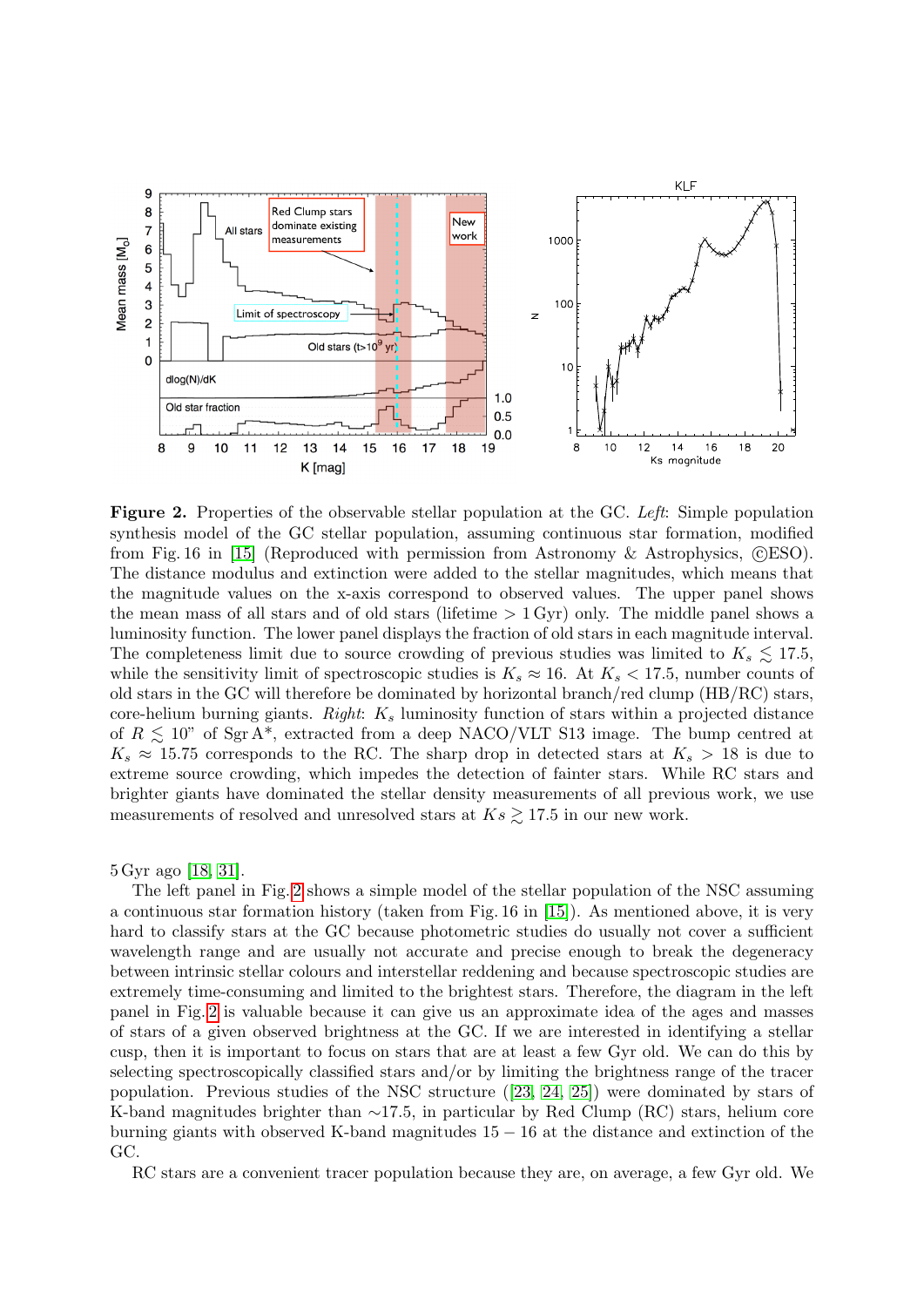can also see in the left panel in Fig. [2](#page-2-0) that stars of K-magnitudes 18 or fainter would also be suitable tracer populations because they have low mean masses and are therefore probably, on average, at least a few Gyr old.

In our new work, we focused explicitly on this faint, old, low mass stellar population. We used K-band high angular resolution observations from the camera NACO at the ESO VLT 8m telescope. Several epochs of high quality images were stacked in order to increase the sensitivity. Subsequently, correction factors for stellar crowding and interstellar extinction were determined and applied to the data. Systematic effects arising from different choices of key parameters in the software packages that identify the stars in images were explored. Finally, the stellar surface densities were determined as a function of distance from the central MBH. Spherical symmetry of the cluster was assumed, which is not strictly correct, but accurate on a 10-20% level. In parallel, we also explored the diffuse light density from unresolved stars that could be measured in the images after subtracting all identified, resolved stars and the emission from diffuse, ionised gas.

In order to constrain the structure of the entire NSC and to be able to deproject the observed quantities, these data were complemented, at projected distances  $R \gtrsim 1$  pc from Sgr A<sup>\*</sup>, by star density/surface brightness measurements from other sources, with lower angular resolution and/or sensitivity, but taken over a larger field ([\[20,](#page-6-19) [32\]](#page-7-10)). The latter were scaled to our data in the overlapping regions. In Fig. [3](#page-4-0) we show the surface brightness from unresolved stars from 0.01 pc to 20 pc as well as the star counts for faint resolved stars (K-magnitudes ∼18) and RC stars (K-magnitudes ∼15-16). The diffuse flux from the unresolved stars traces sub-giants and main sequence stars of K-band magnitude  $19 - 20$ , which have masses of about  $0.8 - 1.8 M_{\odot}$ . All these three tracer populations have similar masses and can be old enough to be dynamically relaxed.

#### <span id="page-4-0"></span>3. Properties of the stellar cusp at the GC

As Fig. [3](#page-4-0) shows, the three studied tracer populations show a very similar distribution. The projected densities can all be approximated well by single power-laws at projected distances  $R < 1$  pc. Only the brightest population, the red clump giants, show some systematic deviations at around  $R = 0.2$  pc and a possible decline at  $R < 0.05$  pc. The red line in Fig. [3](#page-4-0) indicates a fit with a *Nuker* law [\[33\]](#page-7-11):

$$
\rho(r) = \rho(r_b)2^{(\beta-\gamma)/\alpha} \left(\frac{r}{r_b}\right)^{-\gamma} \left[1 + \left(\frac{r}{r_b}\right)^{\alpha}\right]^{(\gamma-\beta)/\alpha},\tag{1}
$$

where r is the 3D distance from the central MBH,  $r_b$  is the break radius,  $\rho$  is the 3D density,  $\gamma$  is the exponent of the inner and  $\beta$  the one of the outer power-law, and  $\alpha$  defines the sharpness of the transition. We carried out fits with different parameters (e.g., for the value of  $\alpha$  that was kept fixed at a value of 10 during the fits) and data (data at large R from [\[20\]](#page-6-19) or [\[32\]](#page-7-10)) and determined mean parameters and uncertainties from the resulting best-fit parameters of the different tries (the formal uncertainties were always very small). We obtain, for the unresolved stellar light  $r_{b,diffuse} = 3.2 \pm 0.2$  pc,  $\gamma_{diffuse} = 1.16 \pm 0.02$ ,  $\beta_{diffuse} = 3.2 \pm 0.3$ , and  $\rho_{diffuse}(r_b) = 0.67 \pm 0.05$  mJy arcsec<sup>-3</sup>, for the star counts of faint, resolved stars  $r_{b, faint} = 3.0 \pm 0.4$  pc  $(77 \pm 10^{\circ})$ ,  $\gamma_{faint} = 1.29 \pm 0.02$ ,  $\beta_{faint} = 2.1 \pm 0.1$ , and a density at the break radius of  $\rho_{faint}(r_b) = 3900 \pm 900 \,\text{pc}^{-3}$ , and for the RC stars  $r_{b,RC} = 3.4 \pm 0.5$ pc  $(110 \pm 13^{\circ})$ ,  $\gamma_{RC} = 1.28 \pm 0.07$ ,  $\beta_{RC} = 2.26 \pm 0.04$ , and  $\rho_{RC}(r_b) = 1700 \pm 500 \,\text{pc}^{-3}$ .

We cannot directly compare the values of the normalisation parameters  $\rho$ . As concerns  $\beta$ , it is not very well constrained. On the other hand, the break radius  $r_b$  is well constrained around 3 pc and the inner power-law index  $\gamma$  as well. The break radius corresponds roughly to the radius of influence of the  $Sgr A^*$ , i.e. the radius inside which we expect the stellar cusp to appear [\[11\]](#page-6-10). Both the stellar number and light densities may suffer from not well constrained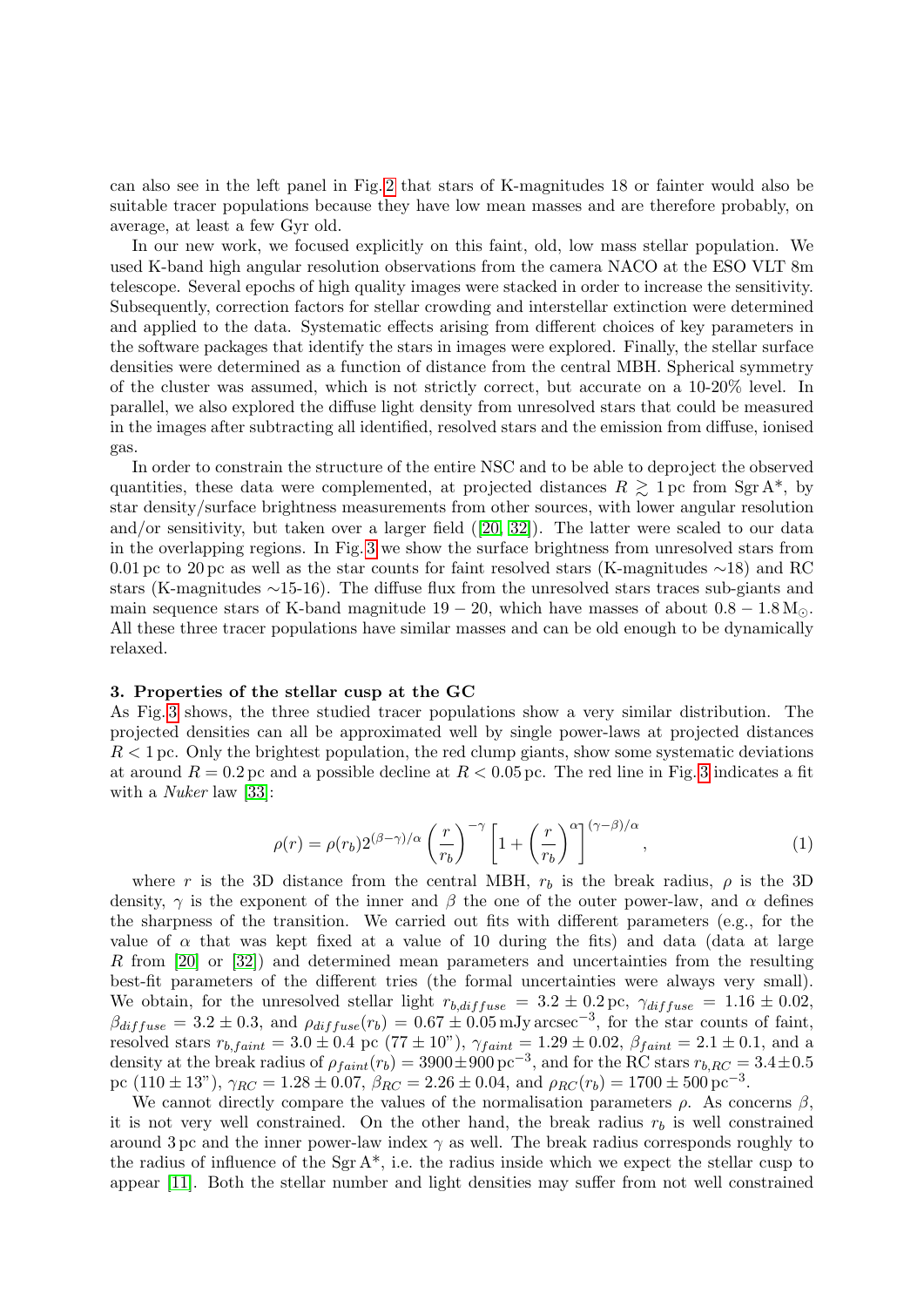

Figure 3. Surface light/stellar number density at the GC plotted against the projected distance from Sgr  $A^*$ . The black line is the surface light density from the unresolved stars (Schödel et al., submitted to A&A, [arXiv:1701.03817\)](http://arxiv.org/abs/1701.03817). In order to constrain the shape of the NSC at distances  $> 2pc$ , we used the data from [\[32\]](#page-7-10) and scaled them in the overlap region to our data. A constant flux of 6.4 mJy arcsec−<sup>2</sup> was subtracted to remove the contamination by the surrounding nuclear bulge and Galactic bar, which can be approximated by a constant on these scales. The red line is a best-fit Nuker model. The blue and green lines are scaled stellar number densities from Gallego-Cano et al. (submitted to A&A, [arXiv:1701.03816\)](http://arxiv.org/abs/1701.03816) for RC giants and faint subgiants/main sequence stars.

systematic biases (uncertainties in sky background subtraction or completeness corrections etc.). If we adopt conservative values from averaging the three values, we obtain  $r_b = 3.2 \pm 0.2$  and  $\gamma = 1.24 \pm 0.07$ , taking the standard deviations as uncertainties. Obviously, the stellar density displays a cusp and a core-like (flat) density law can be excluded with very high confidence.

#### 4. Discussion and conclusions

We find that the stars at the GC follow a cusp-like density distribution inside the radius of influence of the central MBH. Our findings resolve the ambiguity from previous work. The cusp is less steep than what is expected for a single age population that is older than the relaxation time. In the latter case one would expect to observe a so-called Bahcall-Wolf cusp with  $\gamma \geq 1.5$ . Numerical experiments were performed by Baumgardt et al. [\(arXiv:1701.03818\)](http://arxiv.org/abs/1701.03818) to interpret our data. They performed Nbody simulations of a more realistic NSC, assuming repeated star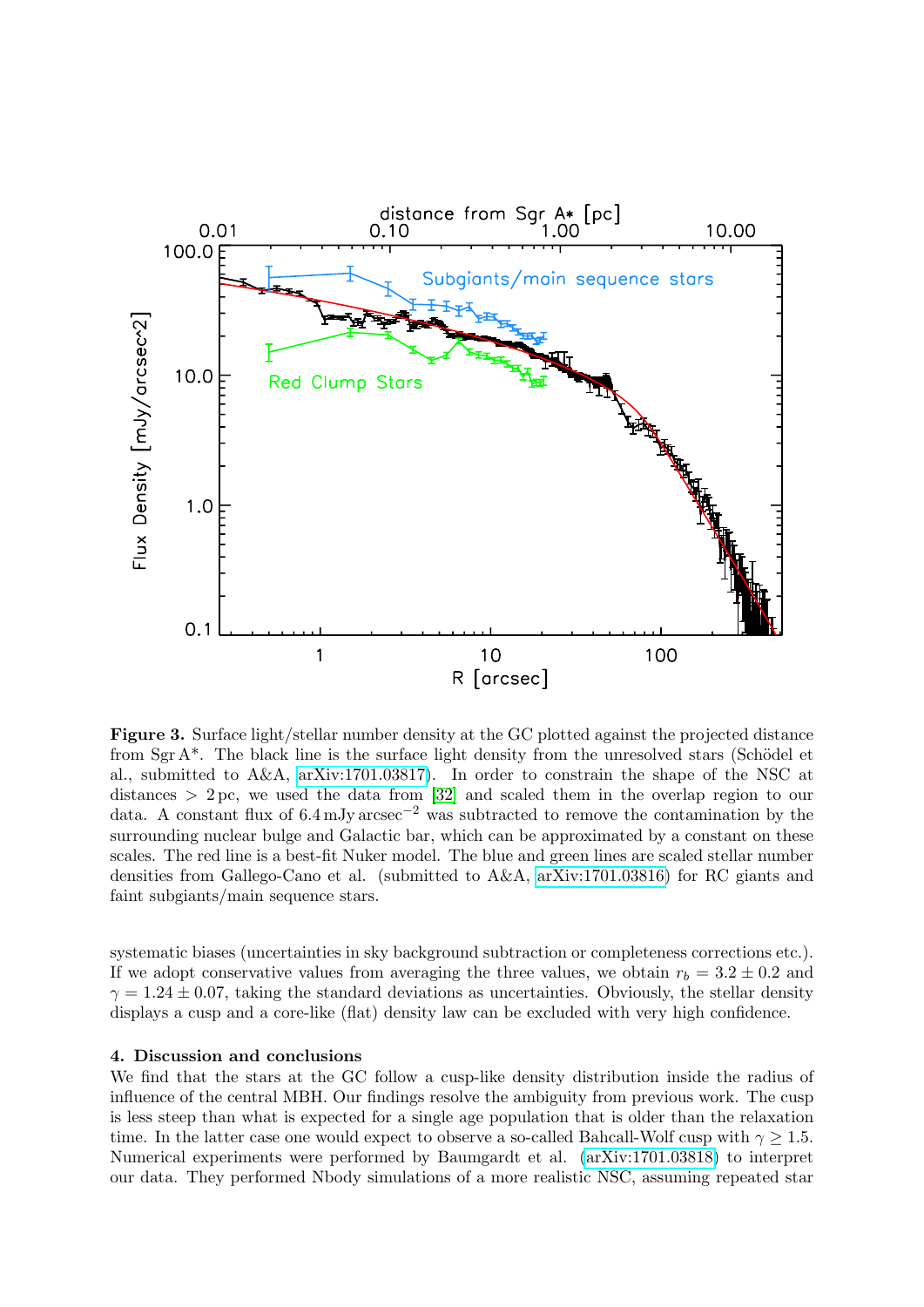formation episodes every 1 Gyr. This means that most stars will not have had the time to fully relax dynamically, which will flatten the cusp. The results of the simulations agree very well with the data.

There appears to be a lack of giant stars at small projected distances of  $R \leq 0.1$  pc from Sagittarius A\*. The missing few dozens of giants could be explained if their envelopes were removed in the past, thus rendering them invisible to observations. While collisions between stars or between stellar remnants and stars are probably not effective enough, collisions with high-density clumps in a formerly existing star-forming gas disc around Sagittarius A\* provide a viable mechanism [\[34\]](#page-7-12). We know that such a disc must have existed in the past because of the presence of many young, massive stars in this region that move in a coherent, disc-like pattern (e.g., (e.g., [\[35,](#page-7-13) [36,](#page-7-14) [18\]](#page-6-17)).

We conclude that a stellar cusp exists around Sagittarius  $A^*$  and that its properties agree with what we expect theoretically. Densities in excess of a few  $10^7 \,\mathrm{M}_{\odot} \,\mathrm{pc}^{-3}$  are reached at distances  $r < 0.01$  pc from the central black hole (Schödel et al., submitted to A&A, [arXiv:1701.03817\)](http://arxiv.org/abs/1701.03817). This has significant implications for gravitational wave astronomy. The existence of a stellar cusp in the Milky Way implies the existence of such structures in other galaxies with similar or smaller MBHs. Therefore we can expect to observe significant numbers of EMRIs with future space-based gravitational wave observatories [\[30,](#page-7-8) [37,](#page-7-15) [27,](#page-7-5) [28\]](#page-7-6).

## Acknowledgments

The research leading to these results has received funding from the European Research Council under the European Union's Seventh Framework Programme (FP7/2007-2013) / ERC grant agreement n° [614922]. PAS acknowledges support from the Ramón y Cajal Programme of the Spanish Ministerio de Economa, Industria y Competitividad.

- <span id="page-6-0"></span>[1] Gültekin K, Richstone D O, Gebhardt K, Lauer T R, Tremaine S, Aller M C, Bender R, Dressler A, Faber S M, Filippenko A V, Green R, Ho L C, Kormendy J, Magorrian J, Pinkney J and Siopis C 2009 ApJ 698 198–221 (Preprint <0903.4897>)
- <span id="page-6-1"></span>[2] Böker T 2010 Nuclear star clusters IAU Symposium (IAU Symposium vol 266) ed R de Grijs & J R D Lépine pp 58–63
- <span id="page-6-2"></span>[3] Georgiev I Y and Böker T 2014 MNRAS 441 3570-3590 (Preprint <1404.5956>)
- <span id="page-6-3"></span>[4] Georgiev I Y, Böker T, Leigh N, Lützgendorf N and Neumayer N 2016 MNRAS 457 2122-2138 (Preprint <1601.02613>)
- <span id="page-6-4"></span>[5] Peebles P J E 1972 ApJ 178 371–376
- <span id="page-6-5"></span>[6] Bahcall J N and Wolf R A 1976 ApJ 209 214–232
- <span id="page-6-6"></span>[7] Bahcall J N and Wolf R A 1977 ApJ 216 883–907
- <span id="page-6-7"></span>[8] Lightman A P and Shapiro S L 1977 ApJ 211 244–262
- <span id="page-6-8"></span>[9] Murphy B W, Cohn H N and Durisen R H 1991 ApJ 370 60–77
- <span id="page-6-9"></span>[10] Amaro-Seoane P, Freitag M and Spurzem R 2004 MNRAS 352 655-672 (Preprint <astro-ph/0401163>)
- <span id="page-6-10"></span>[11] Alexander T 2005 Phys. Rep. 419 65-142 (Preprint arXiv: astro-ph/0508106)
- <span id="page-6-11"></span>[12] Merritt D 2006 Reports on Progress in Physics 69 2513–2579 (Preprint <arXiv:astro-ph/0605070>)
- <span id="page-6-12"></span>[13] Alexander T and Hopman C 2009 ApJ 697 1861–1869 (Preprint <0808.3150>)
- <span id="page-6-13"></span>[14] Amaro-Seoane P and Preto M 2011 Classical and Quantum Gravity 28 094017 (Preprint <1010.5781>)
- <span id="page-6-14"></span>[15] Schödel R, Eckart A, Alexander T, Merritt D, Genzel R, Sternberg A, Meyer L, Kul F, Moultaka J, Ott T and Straubmeier C 2007 A&A 469 125–146 (Preprint <arXiv:astro-ph/0703178>)
- <span id="page-6-15"></span>[16] Stolovy S, Ramirez S, Arendt R G, Cotera A, Yusef-Zadeh F, Law C, Gezari D, Sellgren K, Karr J, Moseley H and Smith H A 2006 Journal of Physics Conference Series 54 176–182
- <span id="page-6-16"></span>[17] Gillessen S, Plewa P, Eisenhauer F, Sari R, Waisberg I, Habibi M, Pfuhl O, George E, Dexter J, von Fellenberg S, Ott T and Genzel R 2016 ArXiv e-prints (Preprint <1611.09144>)
- <span id="page-6-17"></span>[18] Genzel R, Eisenhauer F and Gillessen S 2010 Reviews of Modern Physics 82 3121–3195
- <span id="page-6-18"></span>[19] Boehle A, Ghez A M, Schödel R, Meyer L, Yelda S, Albers S, Martinez G D, Becklin E E, Do T, Lu J R, Matthews K, Morris M R, Sitarski B and Witzel G 2016 ApJ 830 17 (Preprint <1607.05726>)
- <span id="page-6-19"></span>[20] Schödel R, Feldmeier A, Kunneriath D, Stolovy S, Neumayer N, Amaro-Seoane P and Nishiyama S 2014 A&A 566 A47 (Preprint <1403.6657>)
- <span id="page-6-20"></span>[21] Schödel R, Feldmeier A, Neumayer N, Meyer L and Yelda S 2014 Classical and Quantum Gravity 31 244007 (Preprint <1411.4504>)